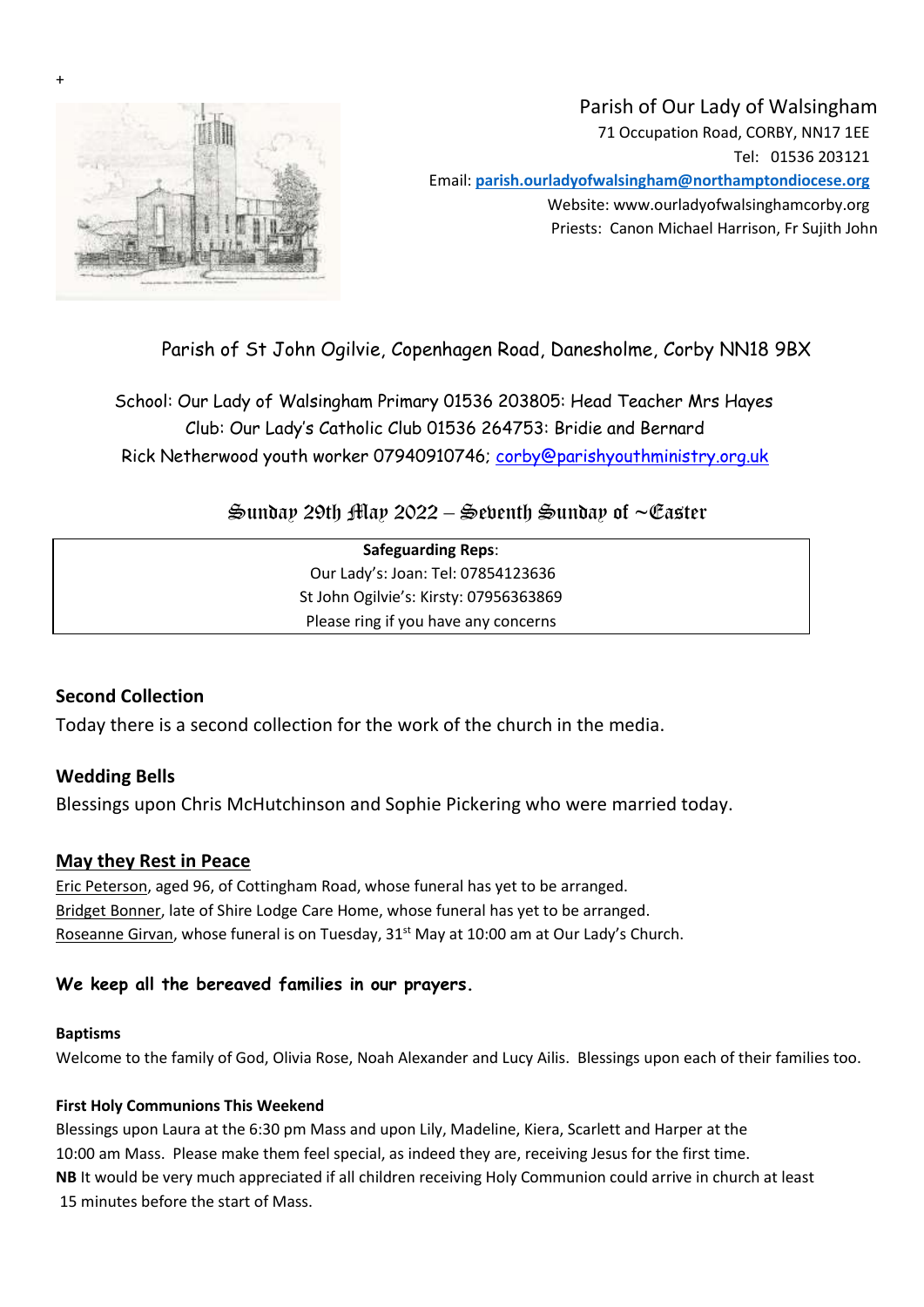#### **Jithu James is to be Ordained a Priest next month!**

Jithu was with us a year or two ago for his long placement and made many friends: now his ordination day has come. He has sent an invitation to all our parishioners in both Our Lady's and St John Ogilvie's and all are cordially invited to attend Jithu's ordination on Monday 27<sup>th</sup> June at 11am at our cathedral in Northampton, NN2 6AG. If you want to attend, simply let him know by going to [ordinationjjames@gmail.com](mailto:ordinationjjames@gmail.com)

#### **God Save The Queen**

We wish our Queen Elizabeth every blessing as she celebrates her Platinum Jubilee this weekend, 70 years upon the throne. We give thanks to God that we have had such a hard-working, Christian, loyal, dedicated monarch.

#### **Our Lady's Confirmation**

Candidates, please drop your completed worksheets each Sunday after Mass in the box file by the Paschal candle.

#### **Lux Summer Camp**

For those at secondary school the summer camp is back. Alton Castle in July for the usual mix of faith, fun and friends. See NYMO website for details or see Rick our Youth Worker.

#### **Return of Sunday Obligation**

Now is the time to return to Mass. The Bishops have issued a statement. Of course if you still feel ill, uneasy or unsafe, please continue to stay at home and pray at home. This was always the rule. However, only miss out on attending Mass if you really must. The 08:30 am Mass is ideal is you are afraid of crowds or better still, attend a weekday Mass to count for your Sunday. We continue to be cautious in church. Masks are advised, but not compulsory.

#### **Eucharistic Ministers**

We are a bit short at the moment. If you would like to be considered for this important ministry (either at Mass or taking Holy Communion to people at home) please let Fr Michael know.

#### **Three lunchtime Supervisors Required – Part-Time**

Our Lady of Walsingham Catholic Primary School are looking to appoint three individuals to join our team to look after the children during the lunchtime period. The ability to work as part of a team is essential and previous experience would be desirable, but not essential. In return, we can offer a strong supportive team ethos committed to continuous improvement as well as any relevant training.

#### **Grade B/C Point 2-3 £18,516 - £18,887 FTE - Monday-Friday – 1 hour per day – Term Time Only – 38 weeks per year.**

Further information about the school can be viewed on the school website http://www.our ladys.co.uk or on the Trust website [www.olicatschools.org](http://www.olicatschools.org/)

If you would like a candidate pack and application please email or speak to Pauline Lawrie (Office Manager) [plawrie@olw.cor.olicatschools.org](mailto:plawrie@olw.cor.olicatschools.org) or telephone 01536 203805.

All completed applications should be sent t[o plawrie@olw.cor.olicatschools.org](mailto:plawrie@olw.cor.olicatschools.org)

Our Lady of Walsingham is committed to safeguarding and promoting the welfare of children and young people and expects all employees and volunteers to share this commitment. The suitability of all prospective employees will be assessed during the recruitment and selection process in line with this commitment. The successful applicants will be required to undertake an enhanced DBS check.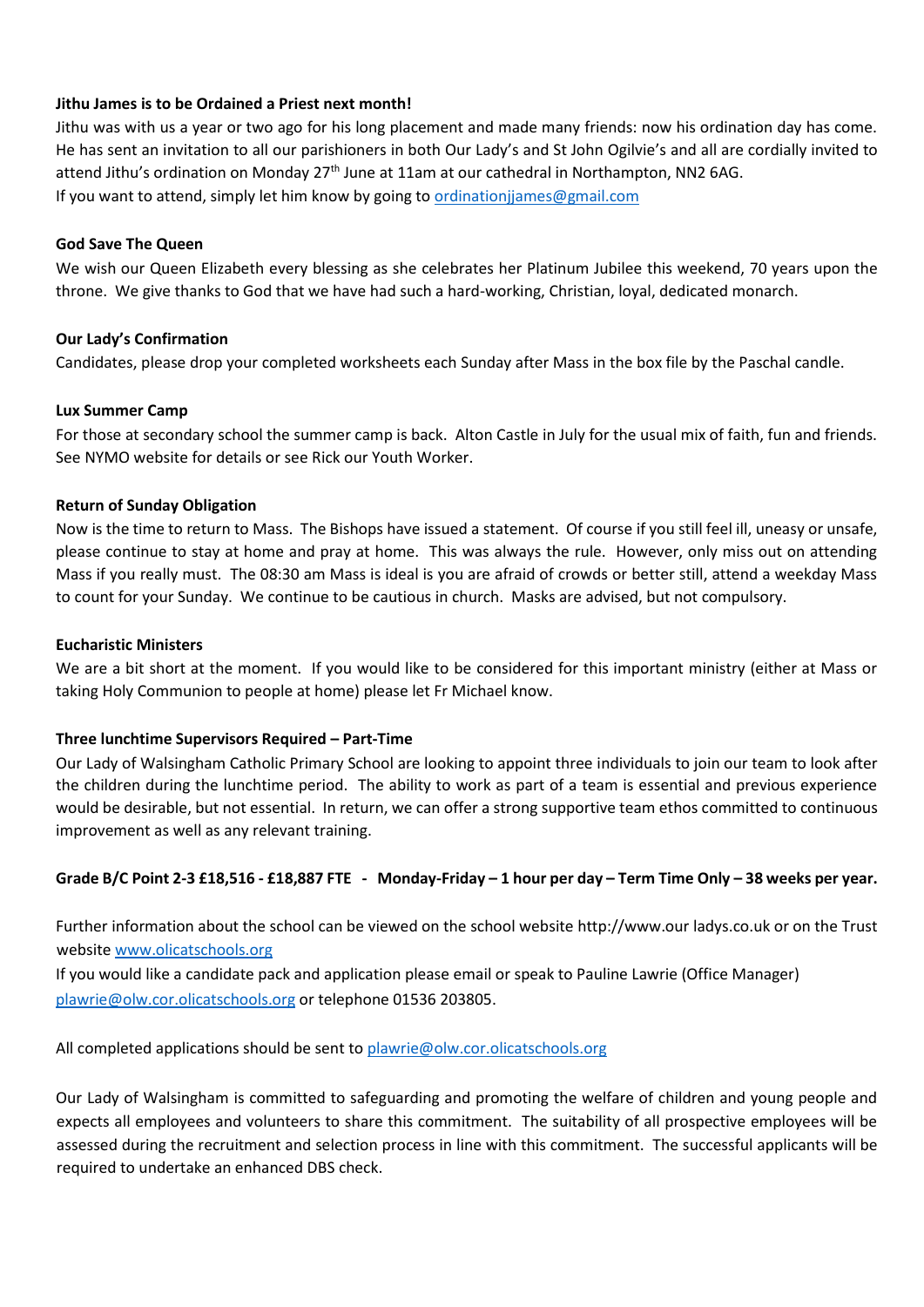#### **St Vincent de Paul**

The SVP have many items of good quality furniture including beds, wardrobes, carpets, sofas and washing machines. If you or somebody you know is in need of any household items, please contact the parish office on 01536 203121 and speak with Maggie on behalf of the SVP to discuss further details.

## **ANC EMERGENCY UKRAINE APPEAL**

Catholic charity Aid to the Church in Need (ANC) is despatching 1 million Euro (more than £830,000) in emergency help for Church communities responding to the desperate crisis unfolding in Ukraine following Russian invasion.

Bishop's, priests and Sisters across Ukraine are helping to support people in need of food, clothing and other necessities as displaced families take shelter in the basements and other underground shelters of Churches, parish halls and other religious buildings. Please pray for Ukraine. To support the ANC Ukraine emergency appeal, visit [www.ancuk.org](http://www.ancuk.org/)

## **Prayer For Ukraine**

O Prince of Peace, the guns of war sound once more, again we see the faces of frightened children.

We pray for the Ukrainian people, that they may see peace; we pray for the Russian people, that they may demand peace; we pray for our country, that we may lay a positive role In peace-making in this world

O Prince of Peace, lead us from this time of darkness, to a place of deeper understanding, to see ourselves as part of the global human family, so all may break bread together in the secure embrace of peace. Amen